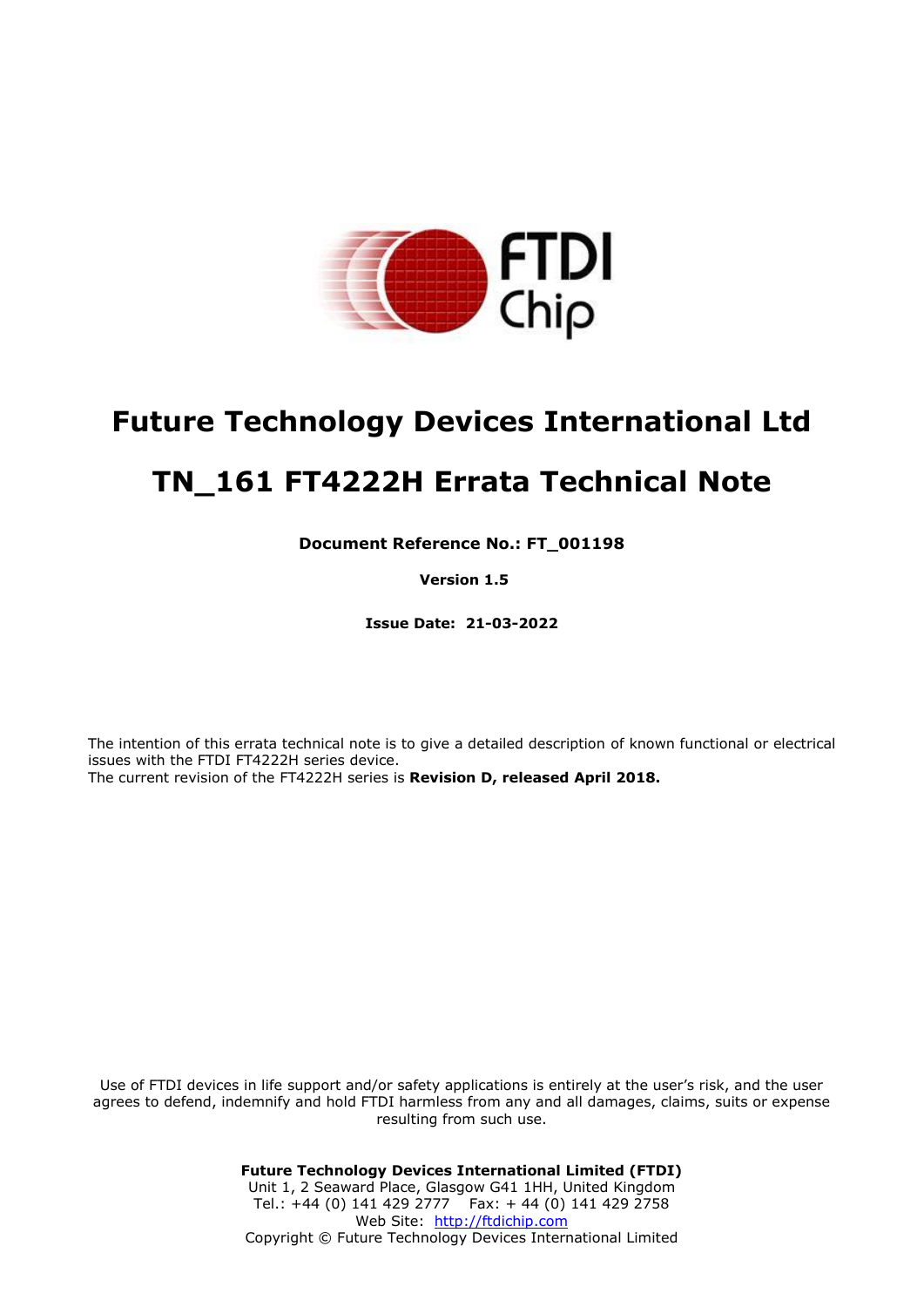

## **TABLE OF CONTENTS**

| 1            |                  |                                                                           |  |
|--------------|------------------|---------------------------------------------------------------------------|--|
| $\mathbf{2}$ |                  | Errata History Table - Functional Errata  4                               |  |
|              | 2.1              | <b>Errata History Table - Electrical &amp; Timing Specification</b>       |  |
|              |                  |                                                                           |  |
| 3            |                  |                                                                           |  |
|              | 3.1              |                                                                           |  |
|              | 3.1.1            |                                                                           |  |
|              | 3.1.2            |                                                                           |  |
|              | 3.1.3            |                                                                           |  |
|              | 3.1.4            |                                                                           |  |
|              | 3.1.5            |                                                                           |  |
|              | 3.2 <sub>2</sub> |                                                                           |  |
|              | 3.2.1            |                                                                           |  |
|              | 3.2.2            |                                                                           |  |
|              | 3.2.3            | SPI master in single mode loses data and no response 10                   |  |
|              | 3.3 <sub>2</sub> |                                                                           |  |
|              | 3.3.1            | Data path is not fully reset when a reset on I2C is executed  11          |  |
|              | 3.3.2            | No Response STALL to Get BOS Descriptor defined in USB3.0  11             |  |
|              | 3.3.3            |                                                                           |  |
|              | 3.3.4            |                                                                           |  |
|              | 3.4              |                                                                           |  |
|              | 3.4.1            | SPI Slave may lose data when transfer frequency is set to 20MHz  13       |  |
|              | 3.4.2            | I2C data is corrupt when FT4222_I2CMaster_GetStatus is being called  13   |  |
|              |                  | 3.5 Bus Error condition in USB Device Controller  14                      |  |
|              | 3.5.1            | The USB Device Controller writes past the range of the data buffer when a |  |
| 4            |                  | FT4222H Series Package Markings 15                                        |  |
| 5.           |                  |                                                                           |  |
|              |                  |                                                                           |  |
|              |                  |                                                                           |  |
|              |                  |                                                                           |  |
|              |                  | Appendix B - List of Tables & Figures  18                                 |  |
|              |                  |                                                                           |  |
|              |                  |                                                                           |  |
|              |                  |                                                                           |  |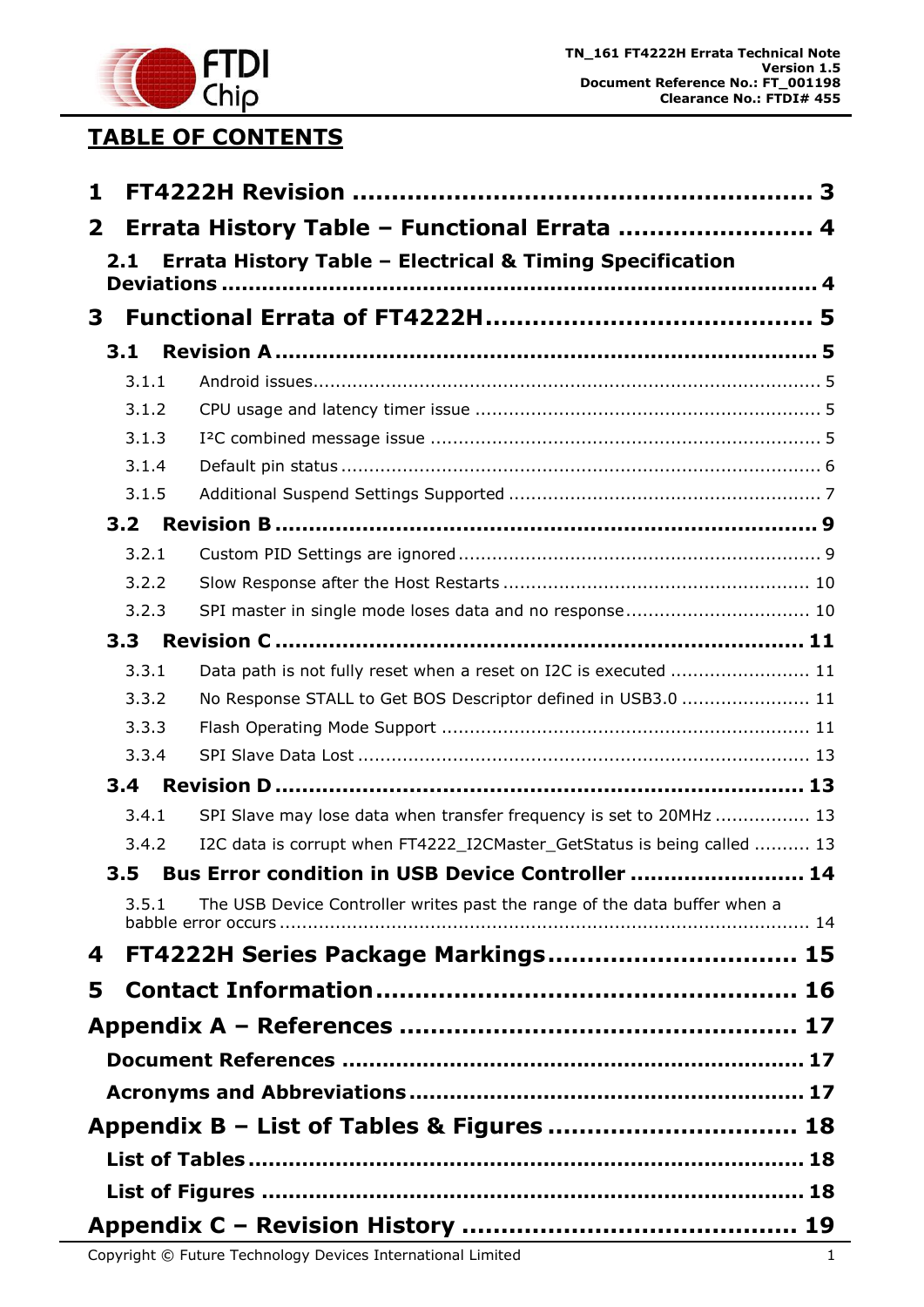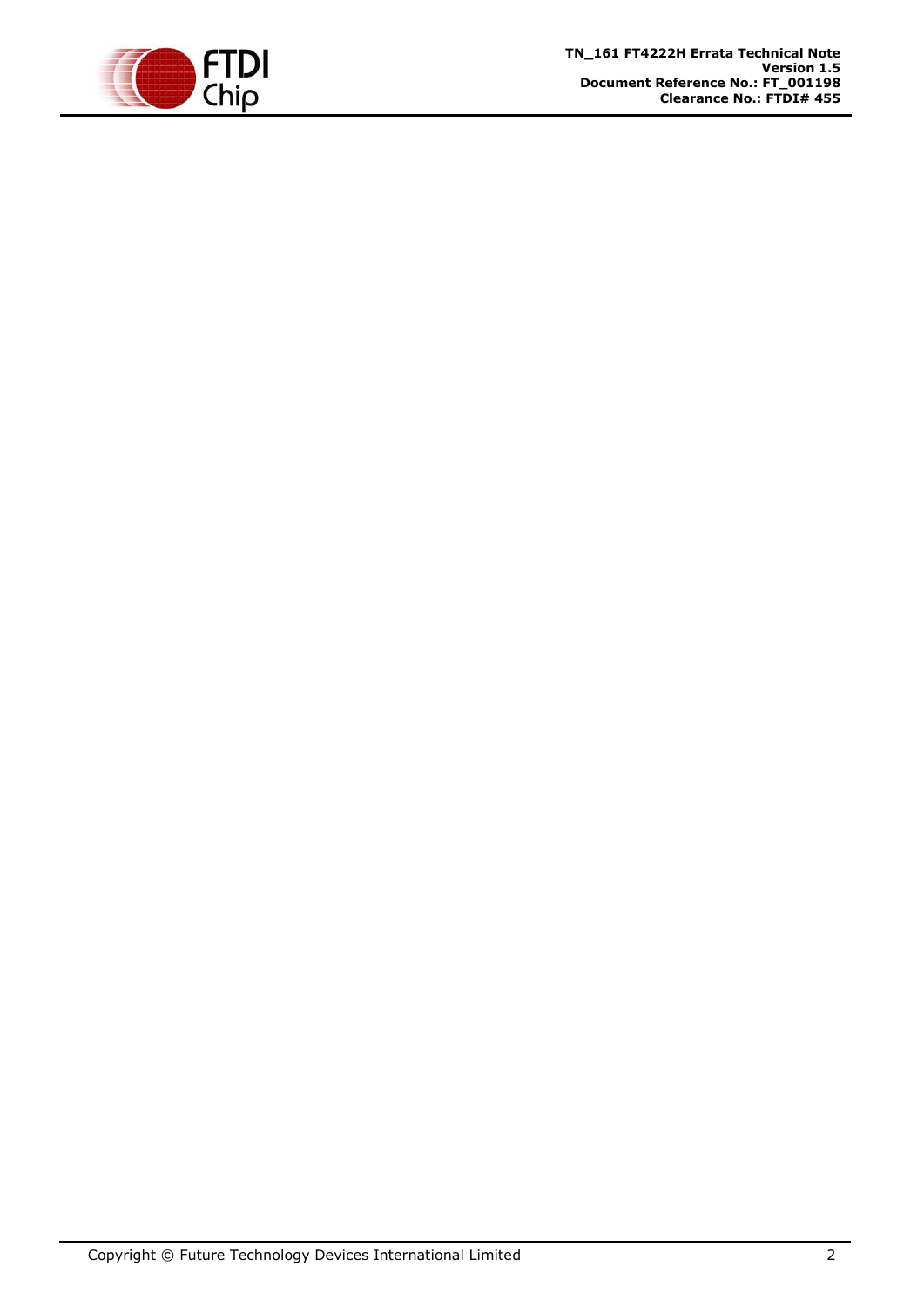

## <span id="page-3-0"></span>**1 FT4222H Revision**

FT4222H part numbers are listed in [Table 1.1.](#page-3-1) The letter at the end of the date code identifies the device revision.

The current revision of the FT4222H series is **revision D, released April 2018.**

| <b>Part Number</b>                |  | Package     |  |  |
|-----------------------------------|--|-------------|--|--|
| FT4222HO                          |  | 32 pin VOFN |  |  |
| Table 4 4 FT4999U Back Normalized |  |             |  |  |

|  | Table 1.1 FT4222H Part Numbers |  |
|--|--------------------------------|--|
|  |                                |  |

<span id="page-3-1"></span>This errata technical note covers the revisions of FT4222H listed in [Table 1.2.](#page-3-2)

<span id="page-3-2"></span>

| <b>Revision</b> | <b>Notes</b>                              |
|-----------------|-------------------------------------------|
|                 | First device revision. Launched Sep 2014  |
| B               | Second device revision. Launched Sep 2015 |
|                 | Third device revision. Launched Oct 2016  |
|                 | Forth device revision. Launched Apr 2018  |

**Table 1.2 FT4222H Series Revisions**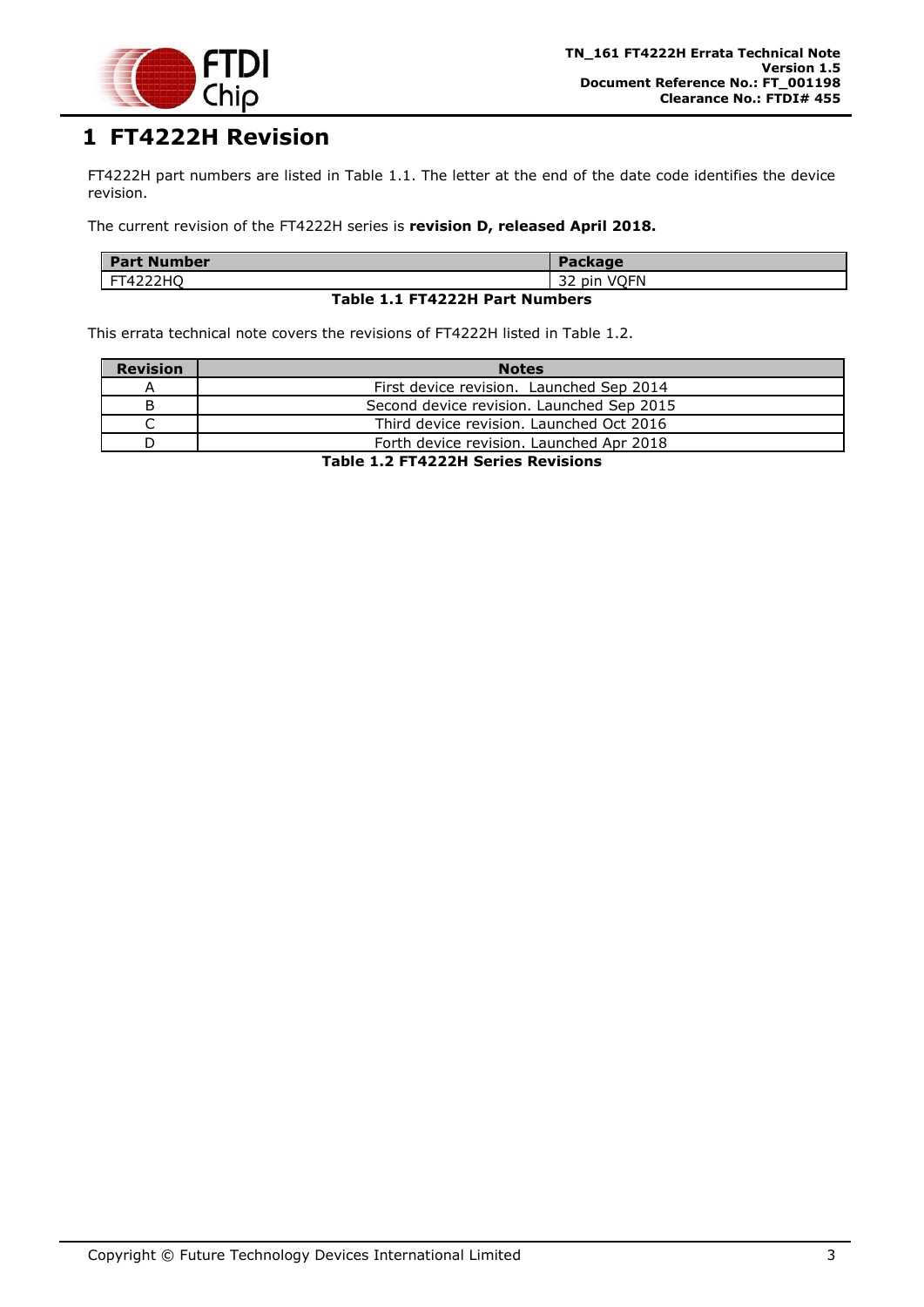

## <span id="page-4-0"></span>**2 Errata History Table – Functional Errata**

| <b>Functional</b><br>Errata | <b>Short description</b>                                           | Errata occurs in<br>device revision |
|-----------------------------|--------------------------------------------------------------------|-------------------------------------|
| FT4222H                     | Android issues                                                     |                                     |
| FT4222H                     | CPU usage too high                                                 | Α                                   |
| FT4222H                     | I <sup>2</sup> C combined message support                          | Α                                   |
| FT4222H                     | Default pin status change                                          | Α                                   |
| FT4222H                     | More suspend setting support                                       | A                                   |
| FT4222H                     | Custom PID settings are ignored                                    | B                                   |
| FT4222H                     | Slow response after the host restarts                              | B                                   |
| FT4222H                     | SPI master in single mode                                          | B                                   |
| FT4222H                     | I2C Data path is not fully reset                                   | A, B, C                             |
| FT4222H                     | Not Response STALL to Get BOS Descriptor defined in<br>USB3.0      | A, B, C                             |
| FT4222H                     | Flash operation mode support                                       | A, B, C                             |
| FT4222H                     | SPI slave data lost                                                | A, B, C                             |
| FT4222H                     | SPI Slave may lose data when transfer frequency is set to<br>20MHz | A,B,C,D                             |
| FT4222H                     | Error handling: writes over the range of the data buffer           | A,B,C,D                             |

**Table 2.1 Functional Errata**

## <span id="page-4-2"></span><span id="page-4-1"></span>**2.1 Errata History Table – Electrical & Timing Specification Deviations**

<span id="page-4-3"></span>

| <b>Deviations</b>        | <b>Short description</b> | <b>Errata occurs in device</b><br>revision |
|--------------------------|--------------------------|--------------------------------------------|
| $\overline{\phantom{0}}$ | No known issues          | -                                          |

**Table 2.2 Electrical and Timing Errata**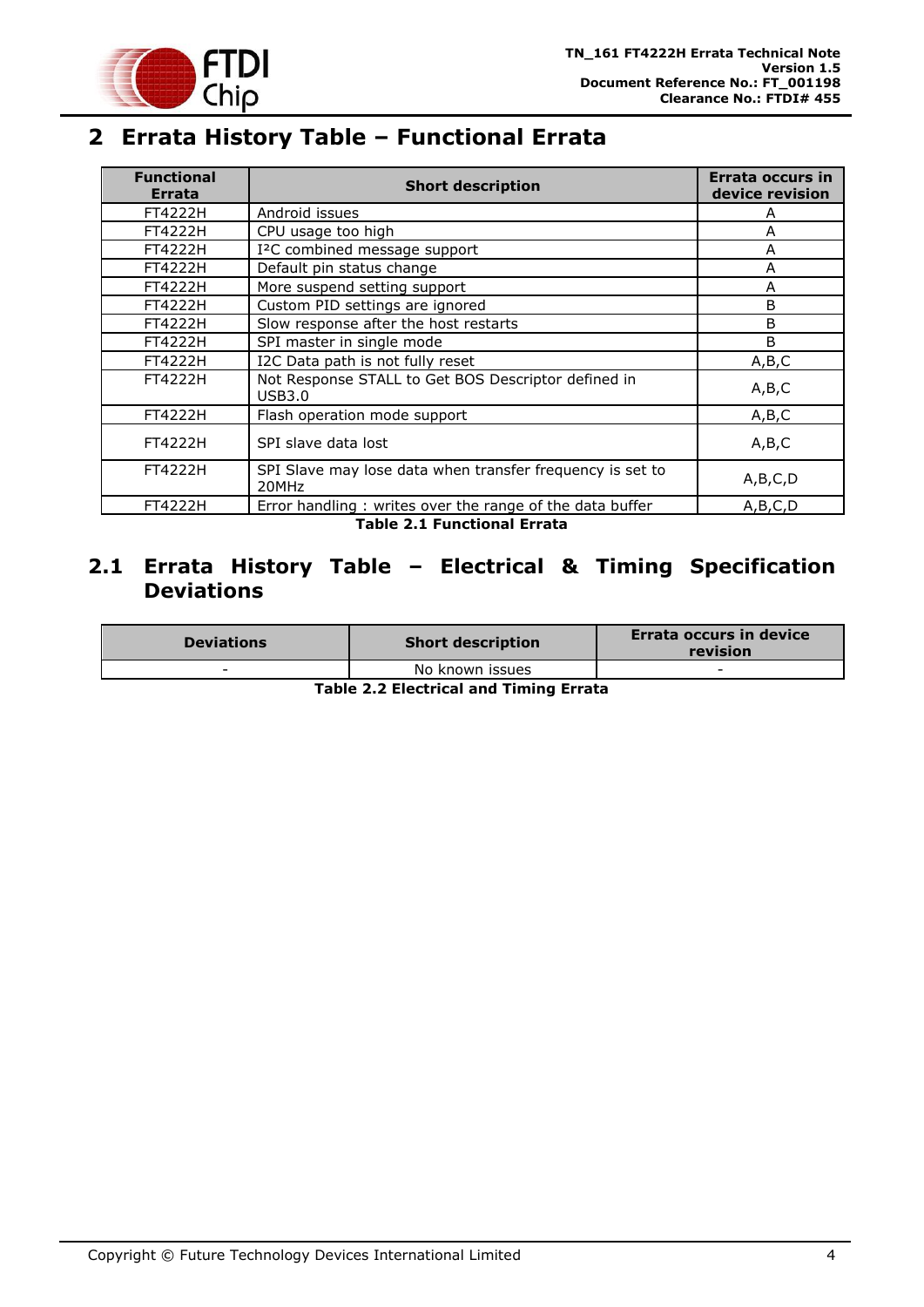

## <span id="page-5-0"></span>**3 Functional Errata of FT4222H**

## <span id="page-5-1"></span>**3.1 Revision A**

## <span id="page-5-2"></span>**3.1.1 Android issues**

## **Introduction:**

FT4222H supports Android devices. With J2XX, it is possible to develop an app utilizing the FT4222H.

### **Issue:**

The following issues may happen when the FT4222H connects to an Android device.

- 1. The FT4222H works as an SPI master, it may reset during transferring data.
- 2. The FT4222H works as I<sup>2</sup>C slave, the last byte may be lost when the receiving buffer is full.

### **Workaround:**

There are no known workarounds available. This issue is corrected at revision B.

#### **Package specific:**

The effected packages are listed in [Table 3.1.](#page-5-5)

| <b>Package</b>              | Applicable (Yes/No) |  |  |  |  |
|-----------------------------|---------------------|--|--|--|--|
| FT4222HO                    | Yes                 |  |  |  |  |
| Table 3 1 Affected Deckerse |                     |  |  |  |  |

**Table 3.1 Affected Packages**

## <span id="page-5-5"></span><span id="page-5-3"></span>**3.1.2 CPU usage and latency timer issue**

#### **Introduction:**

In USB, data is received from the device to the PC by a polling method. The driver will request a certain amount of data from the USB scheduler. The latency timer is provided to allow efficient polling and flushing short data packets.

#### **Issue:**

The FT4222H doesn't support the latency timer feature and causes the USB scheduler to be busy and uses too much CPU resource.

#### **Workaround:**

There are no known workarounds available. This issue is corrected at revision B.

#### **Package specific:**

The effected packages are listed in [Table 3.2.](#page-5-6)

| <b>Package</b> | <b>Applicable (Yes/No)</b> |
|----------------|----------------------------|
| FT4222HO       | Yes                        |
|                |                            |

#### **Table 3.2 Affected Packages**

## <span id="page-5-6"></span><span id="page-5-4"></span>**3.1.3 I²C combined message issue**

## **Introduction:**

A master issues at least two reads and/or writes to one or more slaves. In a combined message, each read or write begins with a START and the slave address. After the first START, the subsequent starts are referred to as repeated START bits; repeated START bits are not preceded by STOP bits, which indicate to the slave the next transfer is part of the same message.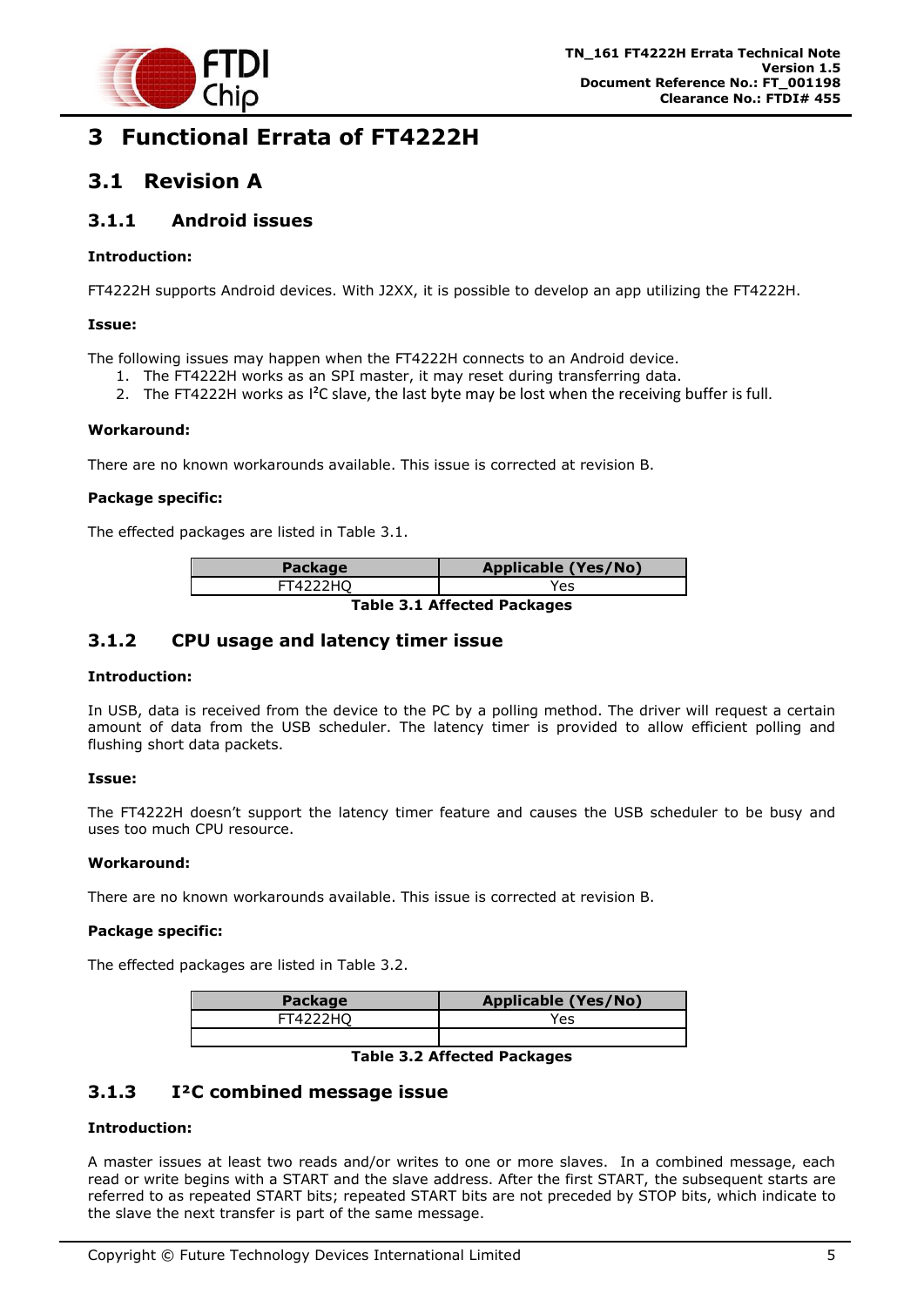

| Sta<br>. .<br>冀 | slave<br>bit<br>address | E. |  | 8 bit data |  |  | bit<br>slave<br>address |  | D<br>l | ९ bit data |  | 8 bit data |  | ID<br>ю |
|-----------------|-------------------------|----|--|------------|--|--|-------------------------|--|--------|------------|--|------------|--|---------|
|-----------------|-------------------------|----|--|------------|--|--|-------------------------|--|--------|------------|--|------------|--|---------|

#### **Issue:**

Some I²C devices need to communicate with a combined message format. However, the FT4222H doesn't support this feature.

### **Workaround:**

There are no known workarounds available. The feature of I²C combined messages will be supported at revision B.

### **Package specific:**

The effected packages are listed in [Table 3.3.](#page-6-1)

| <b>Package</b> | <b>Applicable (Yes/No)</b> |  |
|----------------|----------------------------|--|
| FT4222HO       | Yes                        |  |

**Table 3.3 Affected Packages** 

## <span id="page-6-1"></span><span id="page-6-0"></span>**3.1.4 Default pin status**

### **Introduction:**

By default, the FT4222H will be initialized as an SPI master after power on. When the FT4222H is ready, i.e. finishes USB enumeration, the status of the pins of the Rev. A device is as shown in [Table 3.4:](#page-6-2)

| <b>Pin</b><br>num | <b>Pin</b><br>name | Mode 0                    | Mode 1                    | Mode 2             | Mode 3                    |
|-------------------|--------------------|---------------------------|---------------------------|--------------------|---------------------------|
| 8                 | <b>SCK</b>         | SCK (OUT, low)            | SCK (OUT, low)            | SCK (OUT, low)     | SCK (OUT,<br>low)         |
| 9                 | <b>MISO</b>        | MISO (IN)                 | MISO (IN)                 | MISO (IN)          | MISO (IN)                 |
| 10                | MOSI               | MOSI (OUT, high)          | MOSI (OUT, high)          | MOSI (OUT, high)   | MOSI (OUT,<br>high)       |
| 11                | IO <sub>2</sub>    | $IO2$ (IN)                | $IO2$ (IN)                | $IO2$ (IN)         | $IO2$ (IN)                |
| 12                | IO <sub>3</sub>    | $IO3$ (IN)                | $IO3$ (IN)                | $IO3$ (IN)         | $IO3$ (IN)                |
| 13                | GPIO0              | GPIO0 (OUT, low)          | SS10 (OUT, low)           | SS10 (OUT, low)    | GPIO0 (OUT,<br>low)       |
| 14                | GPIO1              | GPIO1 (OUT, low)          | SS20 (OUT, low)           | SS20 (OUT, low)    | GPIO1 (OUT,<br>low)       |
| 15                | GPIO <sub>2</sub>  | suspend out (OUT,<br>low) | suspend out (OUT,<br>low) | SS30 (OUT, low)    | suspend out<br>(OUT, low) |
| 16                | GPIO3              | remote wakeup (IN)        | remote wakeup (IN)        | remote wakeup (IN) | remote<br>wakeup (IN)     |
| 17                | SS <sub>0</sub>    | SS00 (OUT, low)           | SS00 (OUT, low)           | SS00 (OUT, low)    | SS00 (OUT,<br>low)        |
| 32                | SS.                | SS (IN)                   | SS (IN)                   | SS (IN)            | SS (IN)                   |

#### **Table 3.4 Rev. A FT4222H ready**

<span id="page-6-2"></span>In the Rev. B, the pin status will be changed as per [Table 3.5](#page-7-1) below:

| Pin<br>num | <b>Pin</b><br>name | Mode 0           | Mode 1           | Mode 2           | Mode 3              |
|------------|--------------------|------------------|------------------|------------------|---------------------|
| 8          | <b>SCK</b>         | SCK (OUT, low)   | SCK (OUT, low)   | SCK (OUT, low)   | SCK (OUT,<br>low)   |
| 9          | <b>MISO</b>        | MISO (IN)        | MISO (IN)        | MISO (IN)        | MISO (IN)           |
| 10         | <b>MOSI</b>        | MOSI (OUT, high) | MOSI (OUT, high) | MOSI (OUT, high) | MOSI (OUT,<br>high) |

Copyright © Future Technology Devices International Limited 6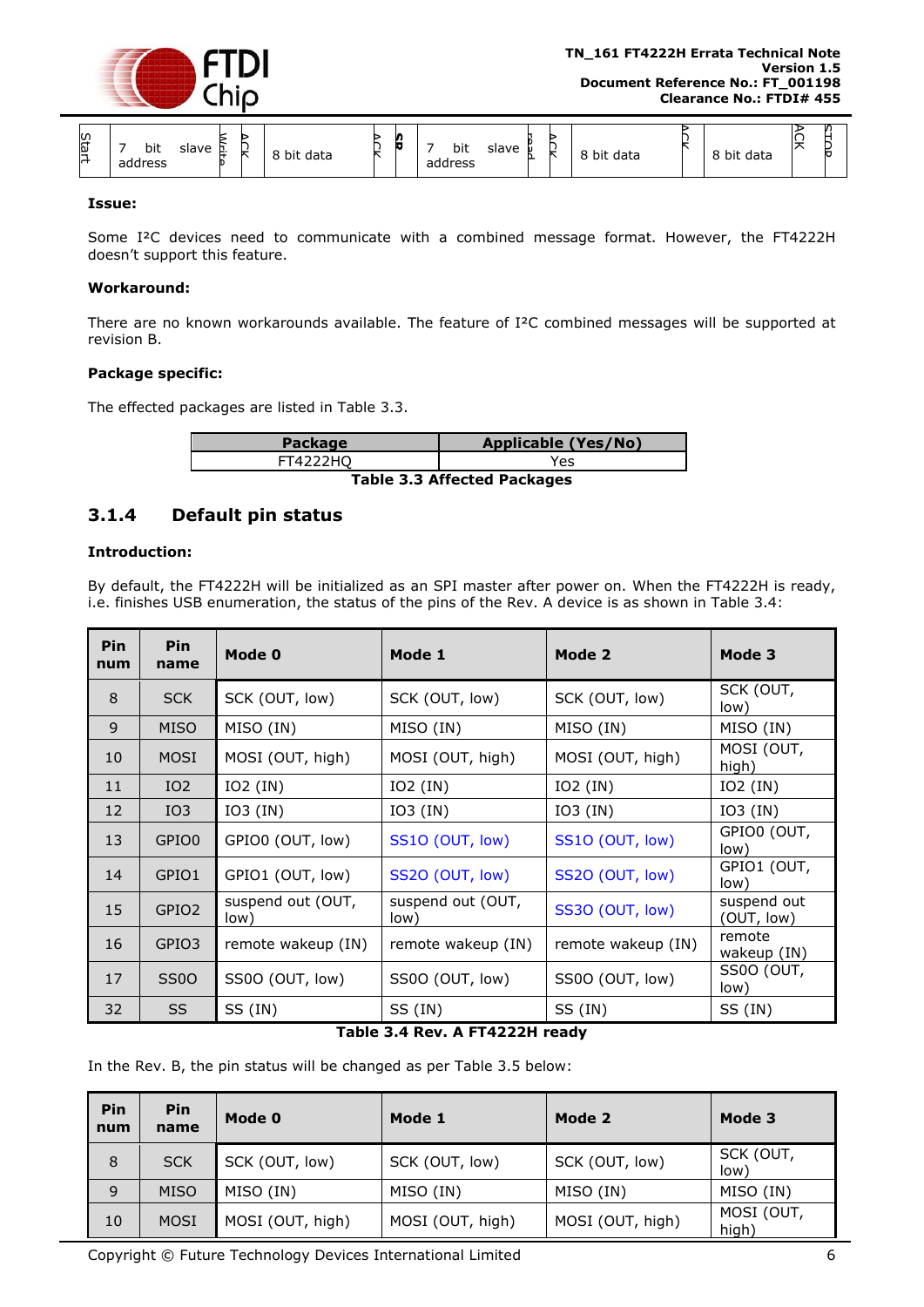

| 11 | IO <sub>2</sub>   | $IO2$ (IN)                | $IO2$ (IN)                | $IO2$ (IN)         | $IO2$ (IN)                 |
|----|-------------------|---------------------------|---------------------------|--------------------|----------------------------|
| 12 | IO <sub>3</sub>   | $IO3$ (IN)                | $IO3$ (IN)                | $IO3$ (IN)         | $IO3$ (IN)                 |
| 13 | GPIO0             | GPIO0 (IN)                | SS10 (OUT, high)          | SS10 (OUT, high)   | GPIO0 (IN)                 |
| 14 | GPIO1             | GPIO1 (IN)                | SS20 (OUT, high)          | SS20 (OUT, high)   | GPIO1 (IN)                 |
| 15 | GPIO <sub>2</sub> | suspend out (OUT,<br>low) | suspend out (OUT,<br>low) | SS30 (OUT, high)   | suspend out<br>(OUT, low)  |
| 16 | GPIO3             | remote wakeup (IN)        | remote wakeup (IN)        | remote wakeup (IN) | remote<br>wakeup (IN)      |
| 17 | SS <sub>0</sub>   | SS00 (OUT, high)          | SS00 (OUT, high)          | SS00 (OUT, high)   | <b>SS00 (OUT,</b><br>high) |
| 32 | <b>SS</b>         | SS (IN)                   | SS (IN)                   | SS (IN)            | SS (IN)                    |

**Table 3.5 Rev. B FT4222H ready**

## <span id="page-7-1"></span>**Package specific:**

The effected packages are listed in [Table 3.6.](#page-7-2)

| Package  | Applicable (Yes/No) |
|----------|---------------------|
| FT4222HO | Yes                 |
| -----    |                     |

**Table 3.6 Affected Packages**

## <span id="page-7-2"></span><span id="page-7-0"></span>**3.1.5 Additional Suspend Settings Supported**

### **Introduction:**

The FT4222H provides flexible settings for suspend behavior via FT\_Prog. The rev. B of the FT4222H device provides additional options for customers to configure the pin status during suspend.

- SUSPEND\_OUT\_POL
	- o **Suspend output is High active. (default)**
	- o Suspend output is Low active.
- SPI\_SUSPEND\_MODE
	- o **Disable SPI IP and make SPI pins input (tri-state). (default)**
	- o Keep SPI pin status when the FT4222H suspends.
	- o Enable SPI pin control. Refer to SPI\_SUSPEND for detail settings.
- SPI\_SUSPEND (enable by SPI\_SUSPEND\_MODE )
	- o miso\_suspend
		- **•** push low when suspend
		- **•** push high when suspend
	- o mosi\_suspend
		- **push low when suspend**
		- push high when suspend
	- o io2 io3 suspend
		- push low when suspend
		- push high when suspend
	- o ss0O\_suspend
		- No change (default)
		- push low when suspend
		- **•** push high when suspend
- GPIO\_SUSPEND
	- o gpio0\_suspend
		- No change (default)
			- input (tri-state)
			- **Push low when suspend**
			- push high when suspend
	- o gpio1\_suspend
		- No change (default)
			- input (tri-state)
			- **push low when suspend**
			- push high when suspend
	- o gpio2\_suspend
		- No change (default)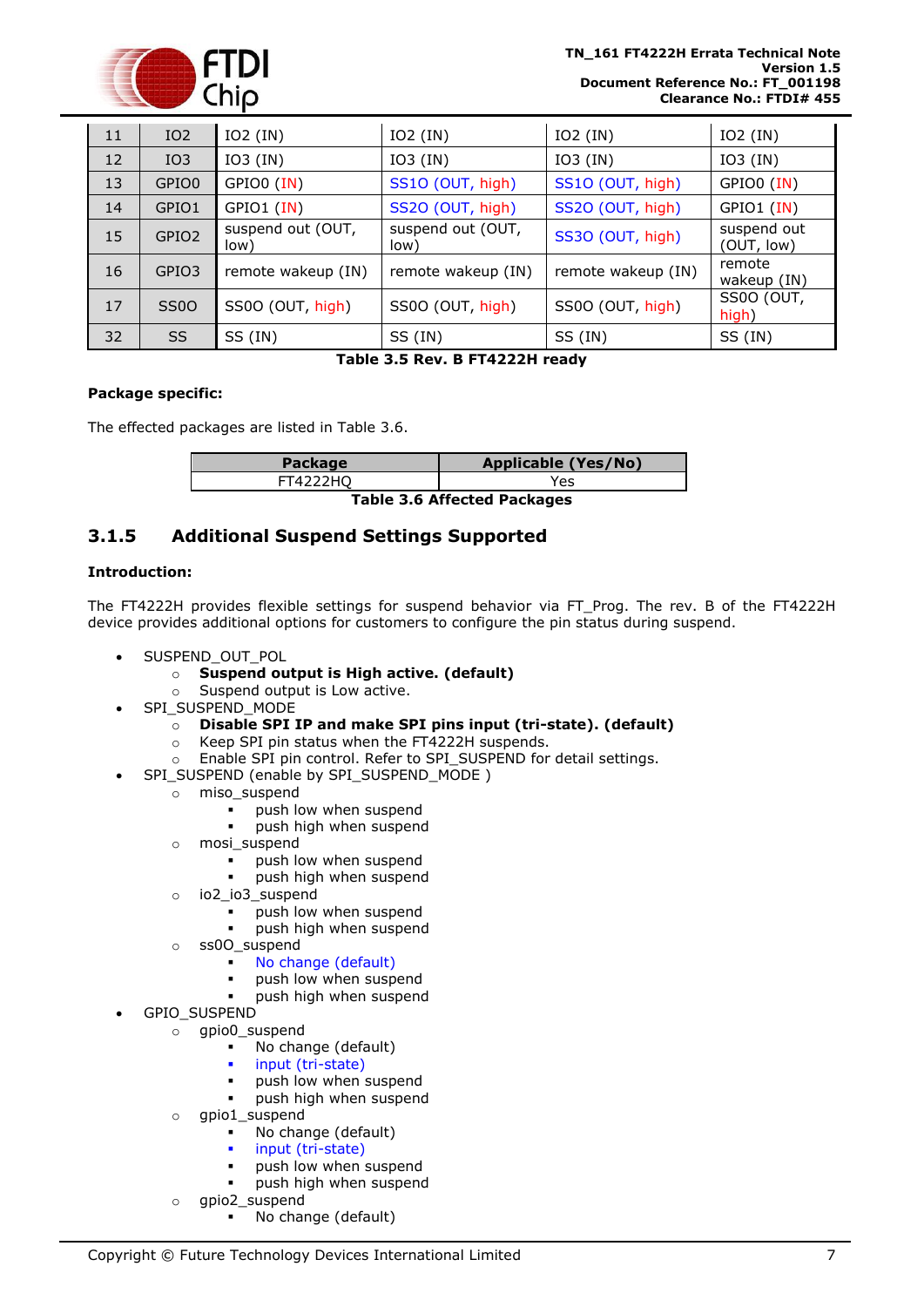

- input (tri-state)
- **push low when suspend**
- push high when suspend
- o gpio3\_suspend
	- $\overline{\phantom{a}}$  No change (default)
		- input (tri-state)
		- **push low when suspend**<br>**push high when suspend**
		- push high when suspend

The default pin status of the Rev. A device during suspend is shown in [Table 3.7.](#page-8-0)

| <b>Pin</b><br>num | <b>Pin</b><br>name | Mode 0                     | Mode 1                     | Mode 2                   | Mode 3                     |
|-------------------|--------------------|----------------------------|----------------------------|--------------------------|----------------------------|
| 8                 | <b>SCK</b>         | SCK (OUT, low)             | SCK (OUT, low)             | SCK (OUT, low)           | SCK (OUT,<br>low)          |
| 9                 | <b>MISO</b>        | MISO (OUT, low)            | MISO (OUT, low)            | MISO (OUT, low)          | MISO (OUT,<br>low)         |
| 10                | <b>MOSI</b>        | MOSI (OUT, low)            | MOSI (OUT, low)            | MOSI (OUT, low)          | MOSI (OUT,<br>low)         |
| 11                | IO <sub>2</sub>    | IO2 (OUT, low)             | IO2 (OUT, low)             | IO2 (OUT, low)           | IO2 (OUT, low)             |
| 12                | IO3                | IO3 (OUT, low)             | IO3 (OUT, low)             | IO3 (OUT, low)           | IO3 (OUT, low)             |
| 13                | GPIO0              | GPIO0 (OUT, low)           | SS10 (OUT, no<br>change)   | SS10 (OUT, no<br>change) | GPIO0 (OUT,<br>low)        |
| 14                | GPIO1              | GPIO1 (OUT, low)           | SS20 (OUT, no<br>change)   | SS20 (OUT, no<br>change) | GPIO1 (OUT,<br>low)        |
| 15                | GPIO <sub>2</sub>  | suspend out (OUT,<br>high) | suspend out (OUT,<br>high) | SS30 (OUT, no<br>change) | suspend out<br>(OUT, high) |
| 16                | GPIO3              | remote wakeup<br>(IN)      | remote wakeup (IN)         | remote wakeup (IN)       | remote<br>wakeup (IN)      |
| 17                | <b>SS00</b>        | SS00 (OUT, no<br>change)   | SS00 (OUT, no<br>change)   | SS00 (OUT, no<br>change) | SS00 (OUT, no<br>change)   |
| 32                | <b>SS</b>          | SS (IN)                    | SS (IN)                    | $SS$ (IN)                | SS (IN)                    |

<span id="page-8-0"></span>**Table 3.7 Rev. A FT4222H suspend**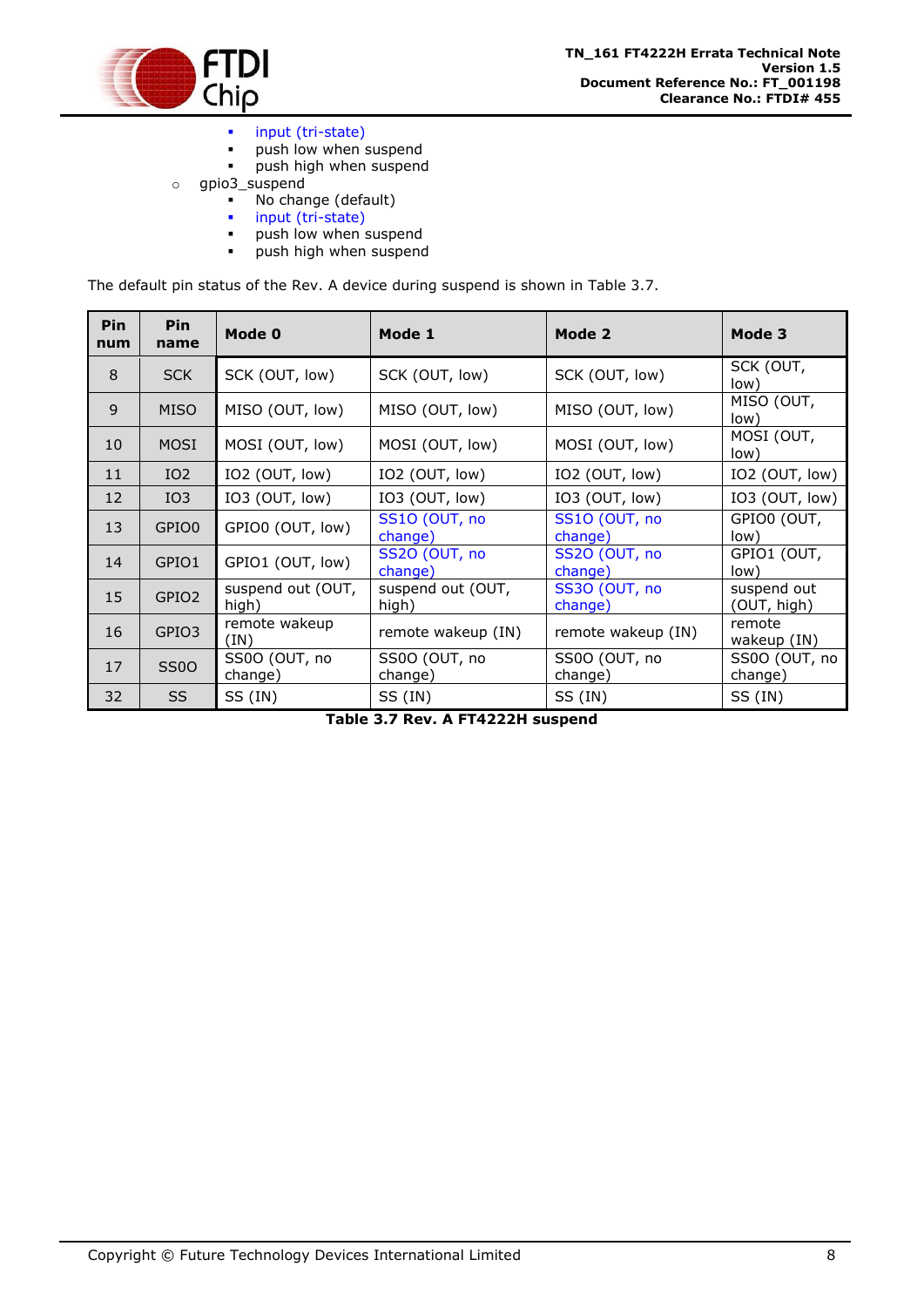

In the Rev. B device, the default suspend setting is changed as per [Table 3.8](#page-9-2) below:

| <b>Pin</b><br>num | <b>Pin</b><br>name | Mode 0                     | Mode 1                     | Mode 2                   | Mode 3                     |
|-------------------|--------------------|----------------------------|----------------------------|--------------------------|----------------------------|
| 8                 | <b>SCK</b>         | SCK (tri-state)            | SCK (tri-state)            | SCK (tri-state)          | SCK (tri-state)            |
| 9                 | <b>MISO</b>        | MISO (IN)                  | MISO (IN)                  | MISO (IN)                | MISO (IN)                  |
| 10                | <b>MOSI</b>        | MOSI (IN)                  | MOSI (IN)                  | MOSI (IN)                | MOSI (IN)                  |
| 11                | IO <sub>2</sub>    | IO2 (IN)                   | IO2 (IN)                   | IO2 (IN)                 | $IO2$ (IN)                 |
| 12                | IO3                | $IO3$ (IN)                 | $IO3$ (IN)                 | $IO3$ (IN)               | $IO3$ (IN)                 |
| 13                | GPIO0              | GPIO0 (no change)          | SS10 (OUT, no<br>change)   | SS10 (OUT, no<br>change) | GPIO0 (no<br>change)       |
| 14                | GPIO1              | GPIO1 (no change)          | SS20 (OUT, no<br>change)   | SS20 (OUT, no<br>change) | GPIO1 (no<br>change)       |
| 15                | GPIO <sub>2</sub>  | suspend out (OUT,<br>high) | suspend out (OUT,<br>high) | SS30 (OUT, no<br>change) | suspend out<br>(OUT, high) |
| 16                | GPIO3              | remote wakeup<br>(IN)      | remote wakeup (IN)         | remote wakeup (IN)       | remote wakeup<br>(IN)      |
| 17                | <b>SS00</b>        | SS00 (OUT, no<br>change)   | SS00 (OUT, no<br>change)   | SS00 (OUT, no<br>change) | SS00 (OUT, no<br>change)   |
| 32                | SS                 | SS (IN)                    | SS (IN)                    | SS (IN)                  | $SS$ (IN)                  |

## **Table 3.8 Rev. B FT4222H suspend**

### <span id="page-9-2"></span>**Package specific:**

The effected packages are listed in [Table 3.9.](#page-9-3)

| <b>Package</b> | Applicable (Yes/No) |
|----------------|---------------------|
| FT4222HO       | Yes                 |
| _ _ _ _ _ _    |                     |

**Table 3.9 Affected Packages**

## <span id="page-9-3"></span><span id="page-9-0"></span>**3.2 Revision B**

## <span id="page-9-1"></span>**3.2.1 Custom PID Settings are ignored**

#### **Introduction**

It is not possible to change the PID on the FT4222H from our default value of 601C to a custom value. Note, there are no problems changing the VID.

## **Issue**

Any changes made to the PID using the OTP are ignored and the value returns to its default state.

## **Workaround**

There are no known workarounds available. This issue is corrected at revision C.

#### **Package specific:**

<span id="page-9-4"></span>The effected packages are listed in [Table 3.10.](#page-9-4)

| <b>Package</b>      | <b>Applicable (Yes/No)</b> |
|---------------------|----------------------------|
| <b>FT4222HO</b>     | Yes                        |
| _ _ . _ . _ . _ . _ |                            |

**Table 3.10 Affected Packages**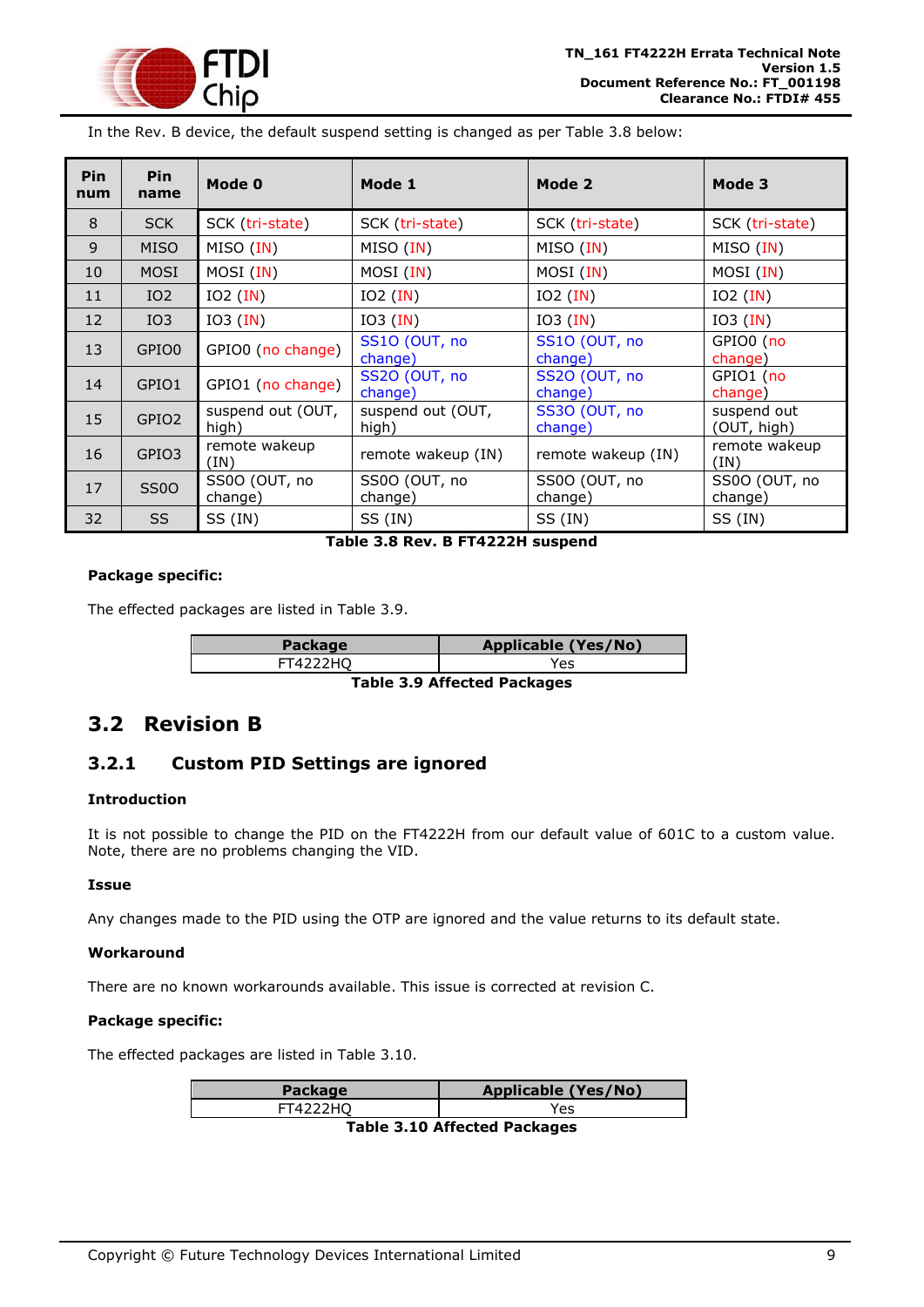

## <span id="page-10-0"></span>**3.2.2 Slow Response after the Host Restarts**

### **Issue**

After the host restarts, the FT4222H may have slow response or outputs unexpected bytes from its USB interface.

## **Workaround**

There are no known workarounds available. This issue is corrected at revision C.

### **Package specific:**

The effected packages are listed in [Table 3.11.](#page-10-2)

| Package                             | Applicable (Yes/No) |  |
|-------------------------------------|---------------------|--|
| FT4222HO                            | Yes                 |  |
| <b>Table 3.11 Affected Packages</b> |                     |  |

<span id="page-10-2"></span><span id="page-10-1"></span>**3.2.3 SPI master in single mode loses data and no response**

### **Issue**

The SPI master in single mode may lose the last byte and then no response. This issue may be observed easily in the following configurations:

- 48M/128, 48M/256, 48M/512
- 24M/64, 24M/128, 24M/256, 24M/512

When this issue happens, the support lib function FT4222\_SPIMaster\_SingleReadWrite may not return, or return FT\_FAILED\_TO\_WRITE\_DEVICE.

This issue can be observed with the rev A also.

## **Workaround**

There are no known workarounds available. This issue is corrected at revision C.

## **Package specific:**

<span id="page-10-3"></span>The effected packages are listed in [Table 3.12.](#page-10-3)

| <b>Package</b> | <b>Applicable (Yes/No)</b> |
|----------------|----------------------------|
| FT4222HO       | Yes                        |
|                | _______                    |

**Table 3.12 Affected Packages**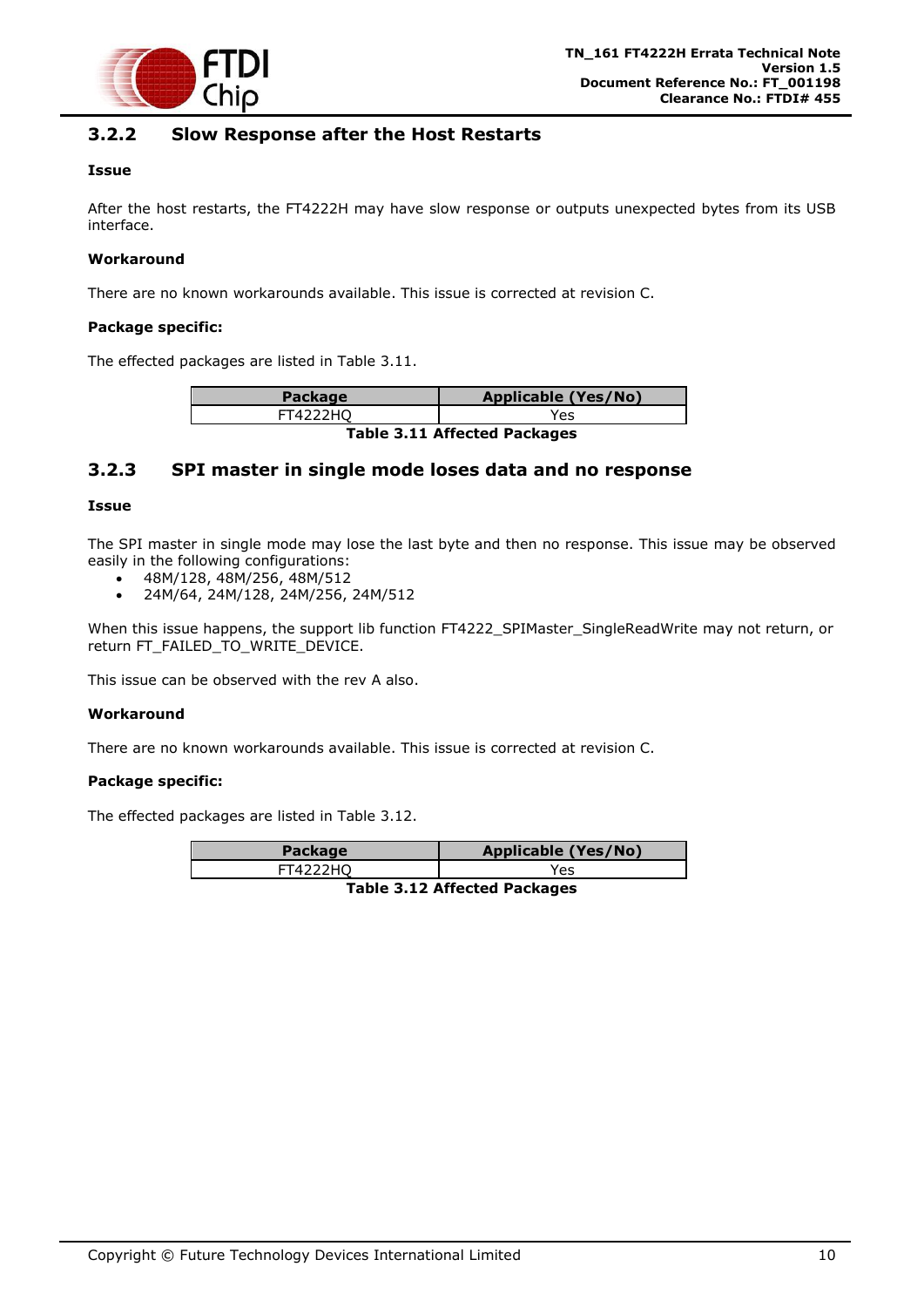

## <span id="page-11-0"></span>**3.3 Revision C**

## <span id="page-11-1"></span>**3.3.1 Data path is not fully reset when a reset on I2C is executed**

## **Issue**

When the I<sup>2</sup>C bus encounters errors or works abnormally, users can use the reset APIs to reset the I<sup>2</sup>C function. When a reset command is received, only the  $I<sup>2</sup>C$  controller is reset. The transferring data may still be left in the related USB pipe. The USB pipe associated to  $I<sup>2</sup>C$  functions should be also reset as the initial status for the next transfer.

## **Workaround**

There are no known workarounds available. This issue is corrected at revision D.

## **Package specific:**

The effected packages are listed in [Table 3.13.](#page-11-4)

| <b>Package</b>            | Applicable (Yes/No) |  |
|---------------------------|---------------------|--|
| FT4222HO                  | Yes                 |  |
| _ _ _ _ _ _ _ _ _ _ _ _ _ |                     |  |

**Table 3.13 Effected Packages**

## <span id="page-11-4"></span><span id="page-11-2"></span>**3.3.2 No Response STALL to Get BOS Descriptor defined in USB3.0**

### **Issue**

BOS (Binary device Object Store) descriptor is a new defined descriptor in the USB3.0 specification. Since the FT4222H is a USB2.0 compliant USB device, getting a BOS descriptor command is not supported. A STALL should be returned, but the FT4222H returns NAKs.

## **Workaround**

There are no known workarounds available. This issue is corrected at revision D.

## **Package specific:**

The affected packages are listed in [Table 3.14.](#page-11-5)

| Applicable (Yes/No) |
|---------------------|
| Yes                 |
|                     |

**Table 3.14 Affected Packages**

## <span id="page-11-5"></span><span id="page-11-3"></span>**3.3.3 Flash Operating Mode Support**

#### **Issue**

When accessing Toshiba flash with SPI Master Quad mode, FT4222H will hang without giving any responses.

FT4222H operates as master with supporting Dual or Quad SPI with three phases as illustrated in [Figure](#page-12-0)  [3.1.](#page-12-0)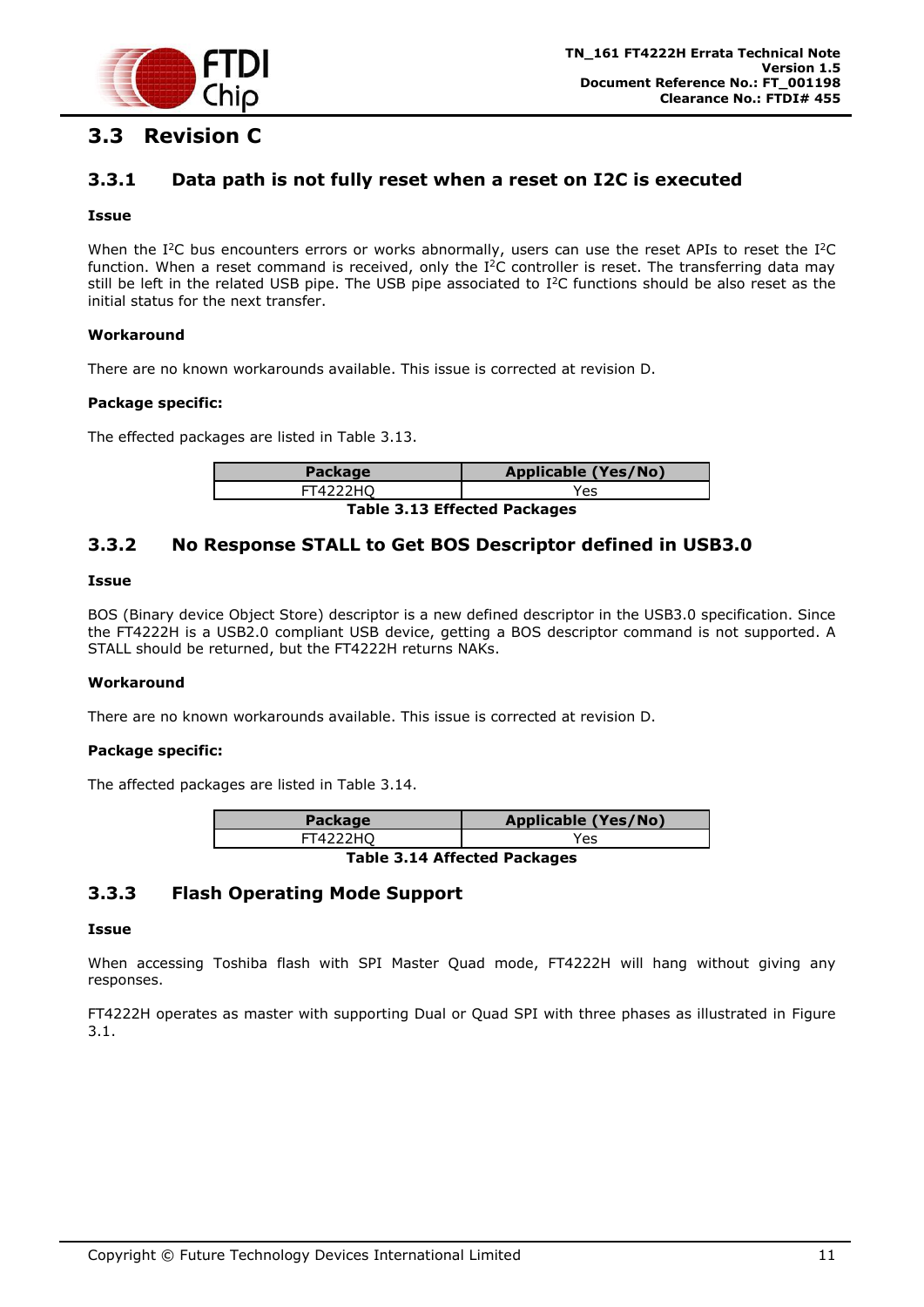



**Figure 3.1 Quad SPI with Multi Write Phase**

<span id="page-12-0"></span>As shown in Figure 1 'C', 'W' and 'R', correspond to "Command Phase", "Write Phase" and "Read Phase", where there are information/data in all three phases that are to be exchanged.

Some flash devices operate with single write and multi read protocol but without the multi write phase as illustrated in [Figure 3.2:](#page-12-1)



**Figure 3.2 Quad SPI without Multi Write Phase**

<span id="page-12-1"></span>Write Phase has no information/data to transfer. This combination of operating mode is not supported with Rev A, B and C.

## **Workaround**

In SPI Master Quad mode, the operation of single write with quad read was not supported. No workaround was provided, this feature is implemented with Revision D.

## **Package specific:**

<span id="page-12-2"></span>The affected packages are listed in [Table 3.15.](#page-12-2)

| <b>Package</b>               | Applicable (Yes/No) |  |
|------------------------------|---------------------|--|
| FT4222HO                     | Yes                 |  |
| Table 2 15 Affected Backsone |                     |  |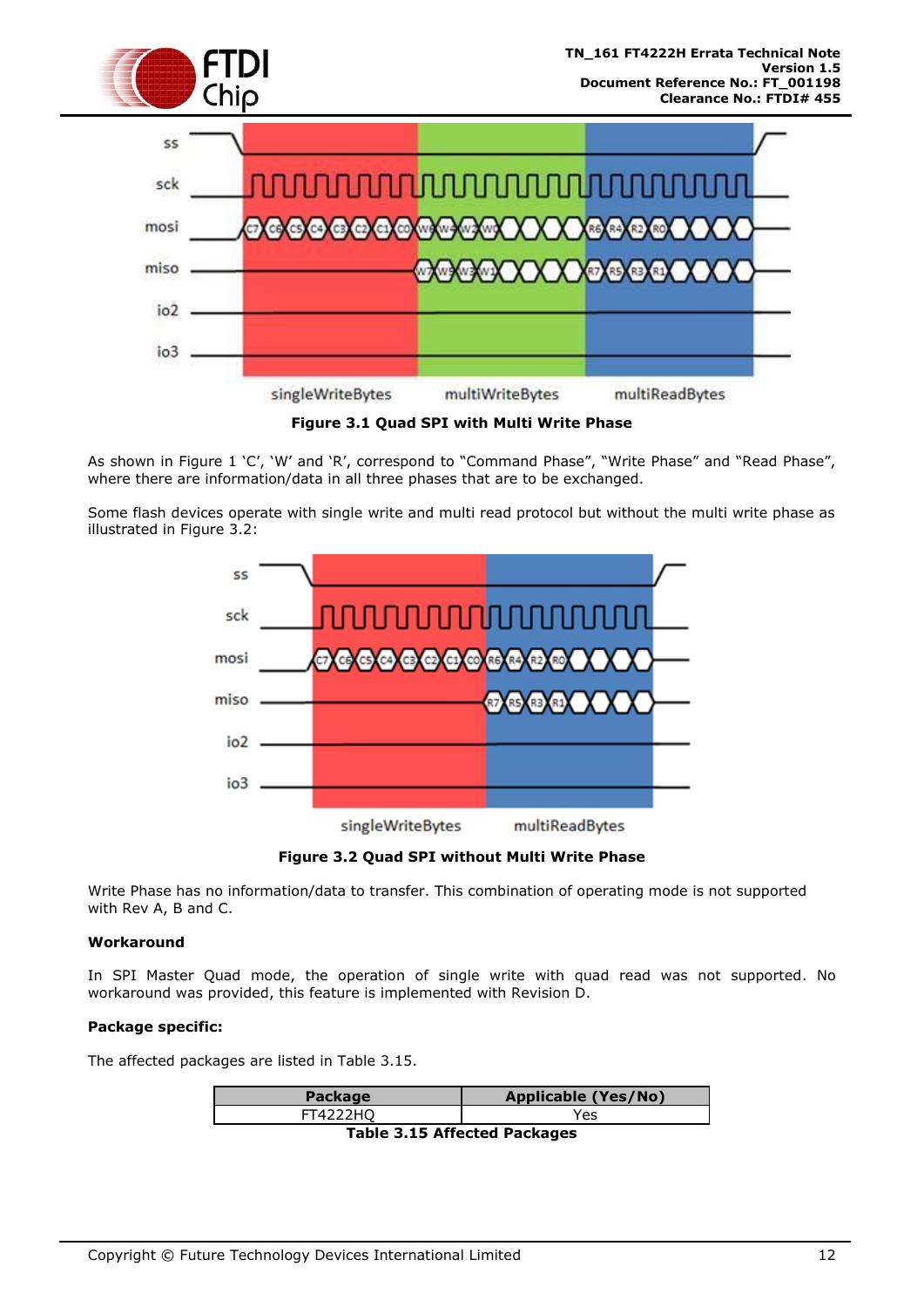

## <span id="page-13-0"></span>**3.3.4 SPI Slave Data Lost**

## **Issue**

When operating in SPI Slave mode, the FT4222H would occasionally loose data packets.

## **Workaround**

Verified that the latency Timer configuration was not correct, hence causing no full packet responses, instead all packets responded with short packets. This results in packet drops with D2XX driver. No workaround was provided, this issue is corrected at revision D.

### **Package specific:**

The effected packages are listed in [Table 3.16.](#page-13-4)

| <b>Package</b>  | <b>Applicable (Yes/No)</b> |
|-----------------|----------------------------|
| <b>FT4222HO</b> | res                        |
| _ _ . _ . _     |                            |

**Table 3.16 Affected Packages**

## <span id="page-13-4"></span><span id="page-13-1"></span>**3.4 Revision D**

## <span id="page-13-2"></span>**3.4.1 SPI Slave may lose data when transfer frequency is set to 20MHz**

### **Issue**

When operating in SPI Slave mode and receiving large data (>10Kbytes), data loss may occur if the transfer frequency is 20MHz.

#### **Workaround**

Downgrade the transfer frequency to 5MHz.

#### **Package specific:**

The effected packages are listed in [Table 3.187](#page-13-5).

| <b>Package</b>                 | Applicable (Yes/No) |  |
|--------------------------------|---------------------|--|
| FT4222HO                       | Yes                 |  |
| Table 3 4 77 Affected Backeroo |                     |  |

**Table 3.177 Affected Packages**

## <span id="page-13-6"></span><span id="page-13-3"></span>**3.4.2 I2C data is corrupt when FT4222\_I2CMaster\_GetStatus is being called**

## **Issue:**

An error would happen when i2c master is writing data and FT4222\_I2CMaster\_GetStatus is being called at the same time.

## **Workaround:**

Call FT4222\_I2CMaster\_GetStatus after the end of i2c transmission.

#### **Package specific:**

<span id="page-13-5"></span>The effected packages are listed in [Table 3.188](#page-13-5).

| <b>Package</b>                | Applicable (Yes/No) |  |
|-------------------------------|---------------------|--|
| FT4222HO                      | Yes                 |  |
| Table 3 188 Affected Dackanes |                     |  |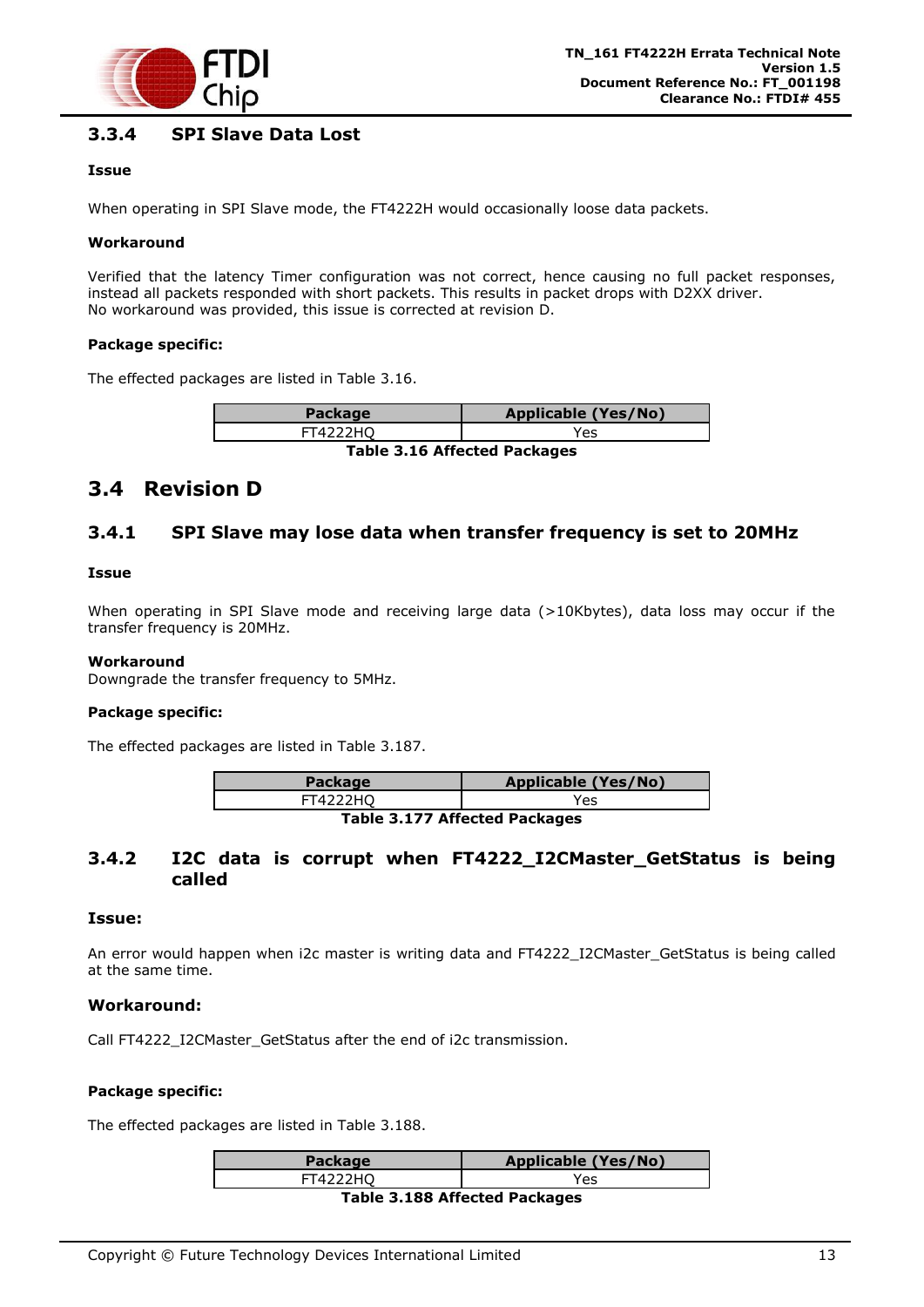

## <span id="page-14-0"></span>**3.5 Bus Error condition in USB Device Controller**

## <span id="page-14-1"></span>**3.5.1 The USB Device Controller writes past the range of the data buffer when a babble error occurs**

## **Introduction:**

A babble error occurs when USB device receives more data than the maximum packet size.

## **Issue:**

If the data packet comes with the correct CRC16, the USB Device Controller accepts it and responds with ACK. It then writes the data over the address boundary of the data buffer for the endpoint.

If the data packet comes with the incorrect CRC16, the USB Device Controller discards it and times out. However, it still writes the data over the address boundary of the data buffer for the endpoint.

## **Workaround:**

Currently, there is no workaround for this issue.

## **Package specific:**

<span id="page-14-2"></span>The effected packages are listed in [Table 3.199](#page-14-2).

| <b>Package</b>                | Applicable (Yes/No) |  |
|-------------------------------|---------------------|--|
| FT4222HO                      | Yes                 |  |
| Table 3 100 Affected Dackscac |                     |  |

**Table 3.199 Affected Packages**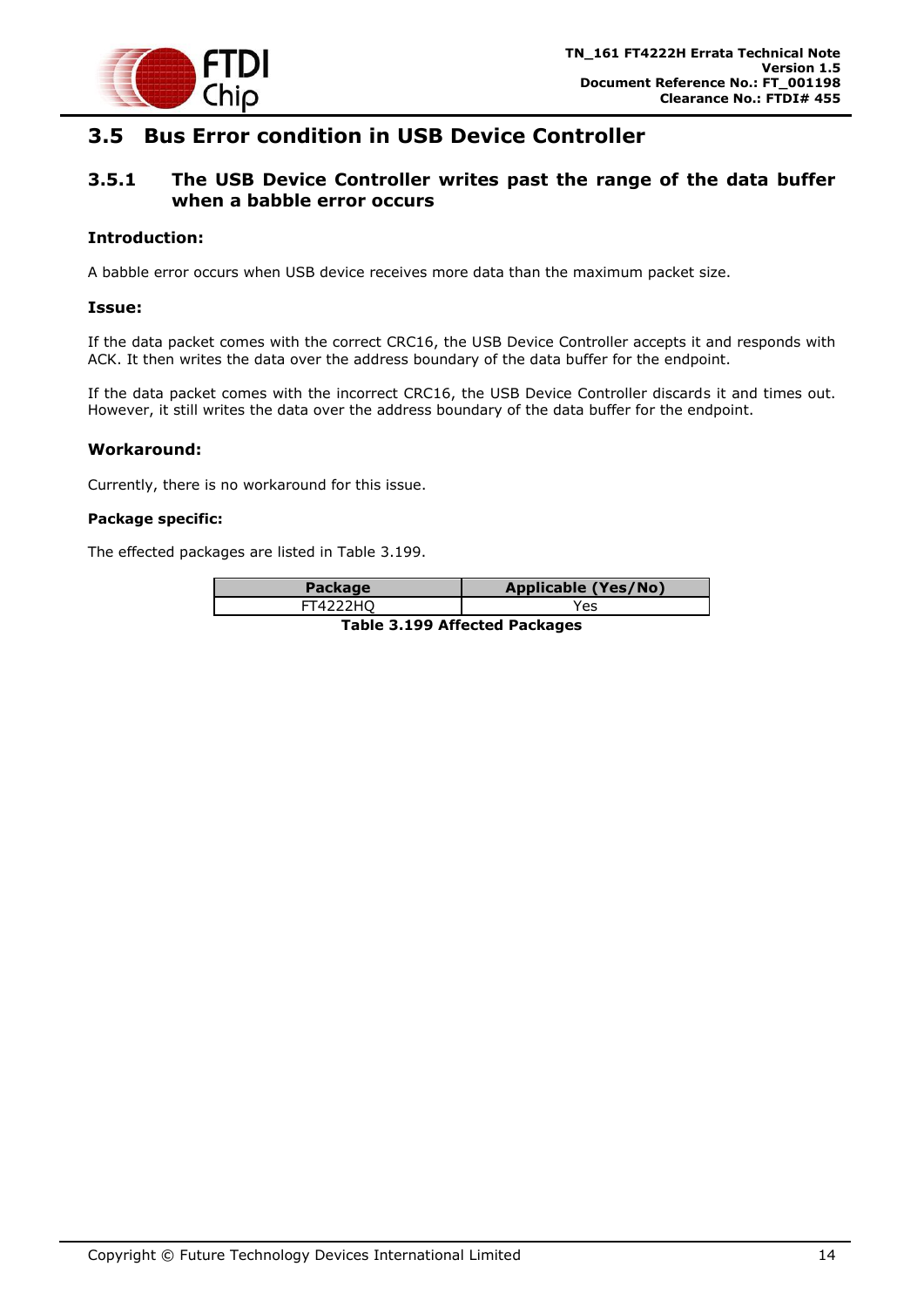

## <span id="page-15-0"></span>**4 FT4222H Series Package Markings**

The FT4222H is supplied in a RoHS compliant leadless VQFN-32 package. The package is lead (Pb) free, and uses a 'green' compound. The package is fully compliant with European Union directive 2002/95/EC. An example of the markings on the package is shown in [Figure 4.1](#page-15-1) below.



**Figure 4.1 VQFN-32 Package Markings**

<span id="page-15-1"></span>The date code format is **YYWW** where WW = 2 digit week number, YY = 2 digit year number. This is followed by the revision number.

The code **XXXXXXXX** is the manufacturing LOT code.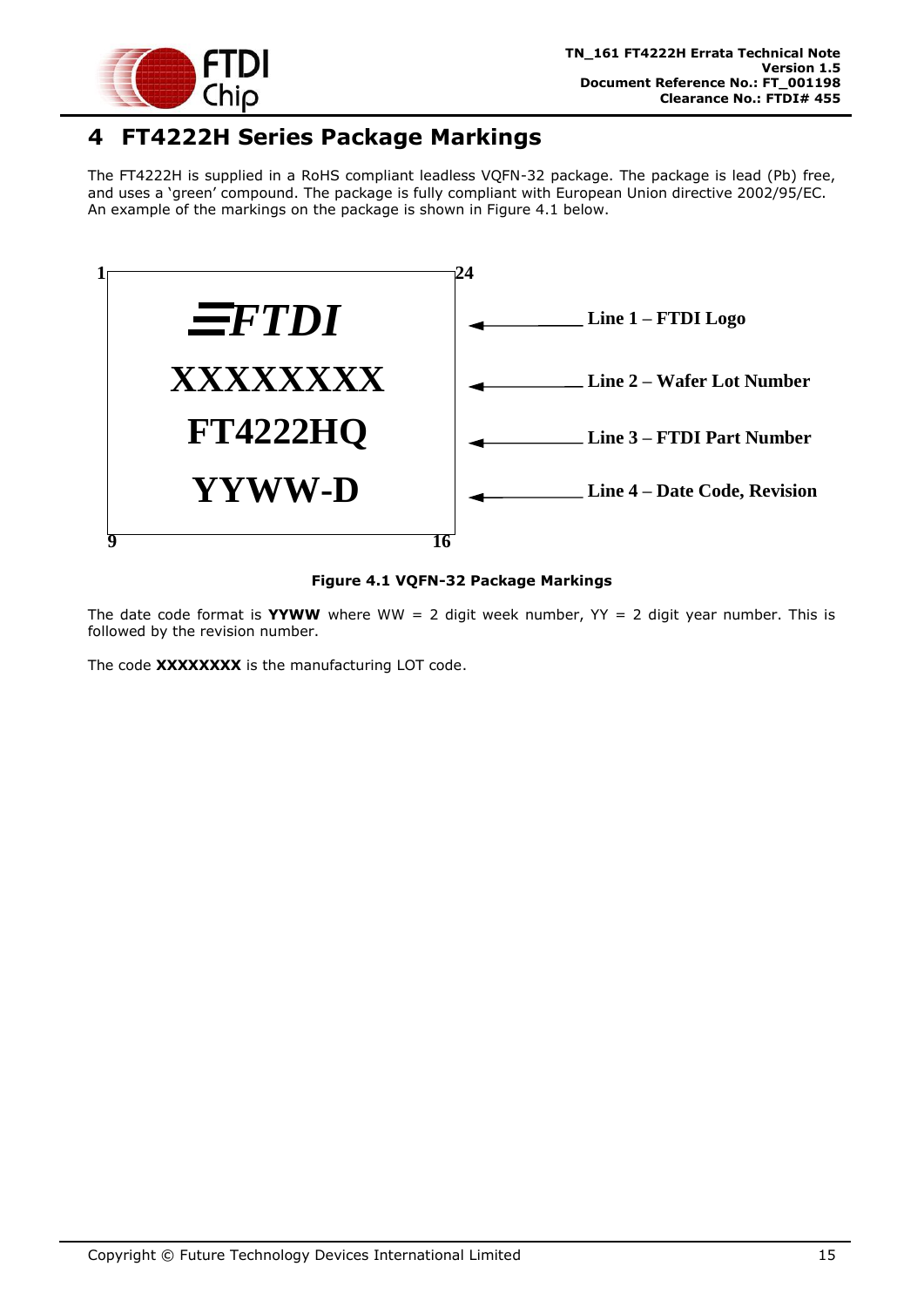

## <span id="page-16-0"></span>**5 Contact Information**

### **Head Office – Glasgow, UK**

Future Technology Devices International Limited Unit 1, 2 Seaward Place, Centurion Business Park Glasgow G41 1HH United Kingdom Tel: +44 (0) 141 429 2777 Fax: +44 (0) 141 429 2758

E-mail (Sales) sales1@ftdichip.com<br>E-mail (Support) support1@ftdichip.com support1@ftdichip.com E-mail (General Enquiries) admin1@ftdichip.com

### **Branch Office – Taipei, Taiwan**

Future Technology Devices International Limited (Taiwan) 2F, No. 516, Sec. 1, NeiHu Road Taipei 114 Taiwan , R.O.C. Tel: +886-2-8797 1330 Fax: +886-2-8751-9737

E-mail (Sales) tw.sales1@ftdichip.com<br>
E-mail (Support) tw.support1@ftdichip.com

tw.support1@ftdichip.com E-mail (General Enquiries) tw.admin1@ftdichip.com

#### **Branch Office – Tigard, Oregon, USA**

Future Technology Devices International Limited (USA) 7130 SW Fir Loop Tigard, OR 97223 USA Tel: +1 (503) 547 0988 Fax: +1 (503) 547 0987

E-Mail (Support) us.support@ftdichip.com E-Mail (General Enquiries) us.admin@ftdichip.com

E-Mail (Sales) us.sales@ftdichip.com

### **Branch Office – Shanghai, China**

Future Technology Devices International Limited (China) Room 1103, No.666 West Huaihai Road, Shanghai, 200052 China Tel: +86 21 62351596 Fax: +86 21 62351595

E-mail (Sales) cn.sales@ftdichip.com<br>
E-mail (Support) cn.support@ftdichip.com E-mail (General Enquiries) cn.admin@ftdichip.com

cn.support@ftdichip.com

#### **Web Site**

http://ftdichip.com

#### **Distributor and Sales Representatives**

Please visit the Sales Network page of the FTDI Web site for the contact details of our distributor(s) and sales representative(s) in your country.

System and equipment manufacturers and designers are responsible to ensure that their systems, and any Future Technology Devices International Ltd (FTDI) devices incorporated in their systems, meet all applicable safety, regulatory and system-level performance requirements. All application-related information in this document (including application descriptions, suggested FTDI devices and other materials) is provided for reference only. While FTDI has taken care to assure it is accurate, this information is subject to customer confirmation, and FTDI disclaims all liability for system designs and for any applications assistance provided by FTDI. Use of FTDI devices in life support and/or safety applications is entirely at the user's risk, and the user agrees to defend, indemnify and hold harmless FTDI from any and all damages, claims, suits or expense resulting from such use. This document is subject to change without notice. No freedom to use patents or other intellectual property rights is implied by the publication of this document. Neither the whole nor any part of the information contained in, or the product described in this document, may be adapted or reproduced in any material or electronic form without the prior written consent of the copyright holder. Future Technology Devices International Ltd, Unit 1, 2 Seaward Place, Centurion Business Park, Glasgow G41 1HH, United Kingdom. Scotland Registered Company Number: SC136640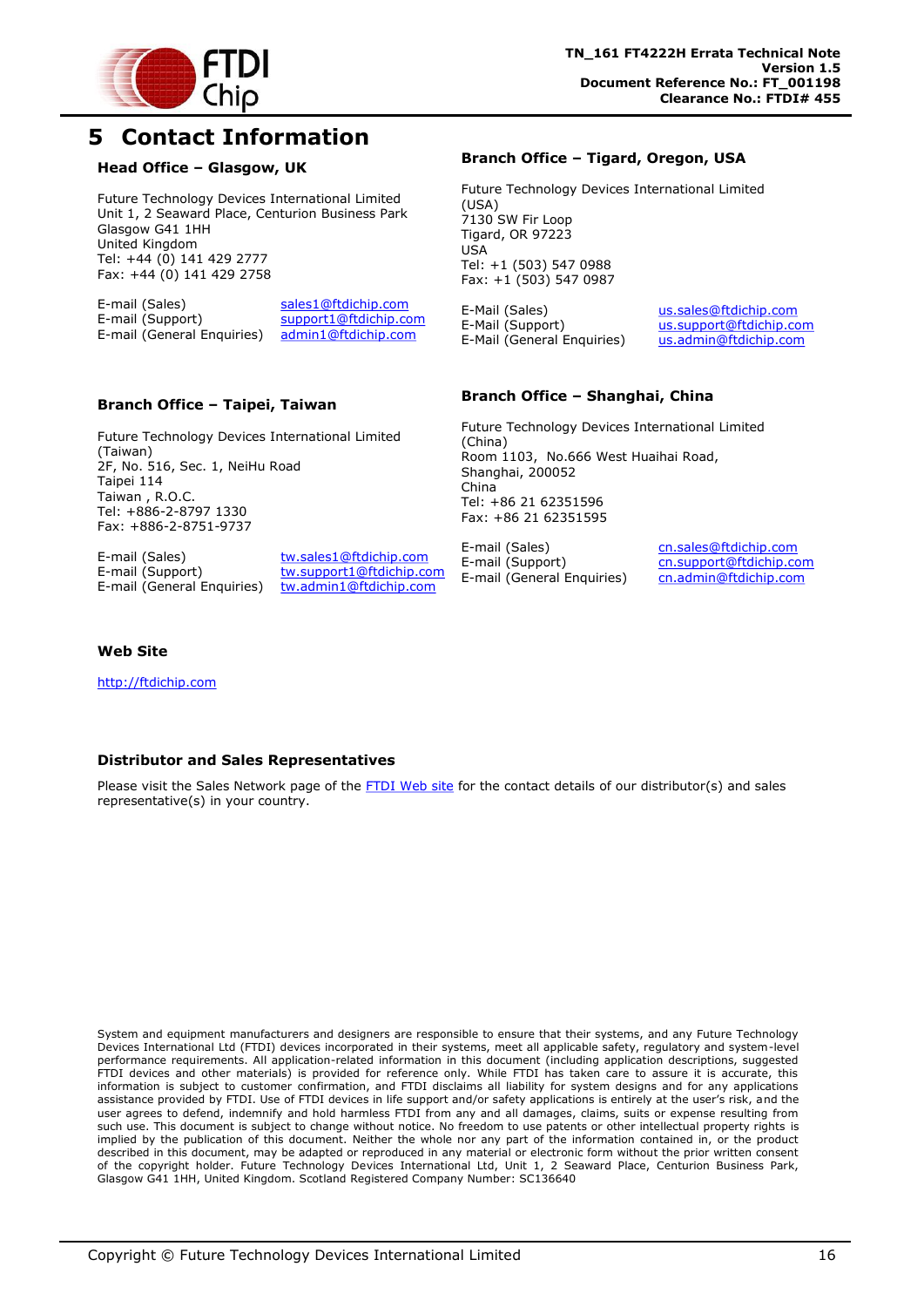

## <span id="page-17-0"></span>**Appendix A – References**

## <span id="page-17-1"></span>**Document References**

NA

## <span id="page-17-2"></span>**Acronyms and Abbreviations**

| <b>Terms</b> | <b>Description</b>                     |
|--------------|----------------------------------------|
| <b>CPU</b>   | Central Processing Unit                |
| GPIO         | General Purpose Input/output           |
| I2C          | Inter-Integrated Circuit               |
| <b>MISO</b>  | Master In Slave Out                    |
| MOSI         | Master Out Slave In                    |
| PC.          | Personal Computer                      |
| SS           | Slave Select                           |
| <b>SCK</b>   | Serial Clock                           |
| <b>SPI</b>   | Serial Peripheral Interface            |
| <b>USB</b>   | Universal Serial Bus                   |
| VQFN         | Very Thin Quad Flat Non-Leaded Package |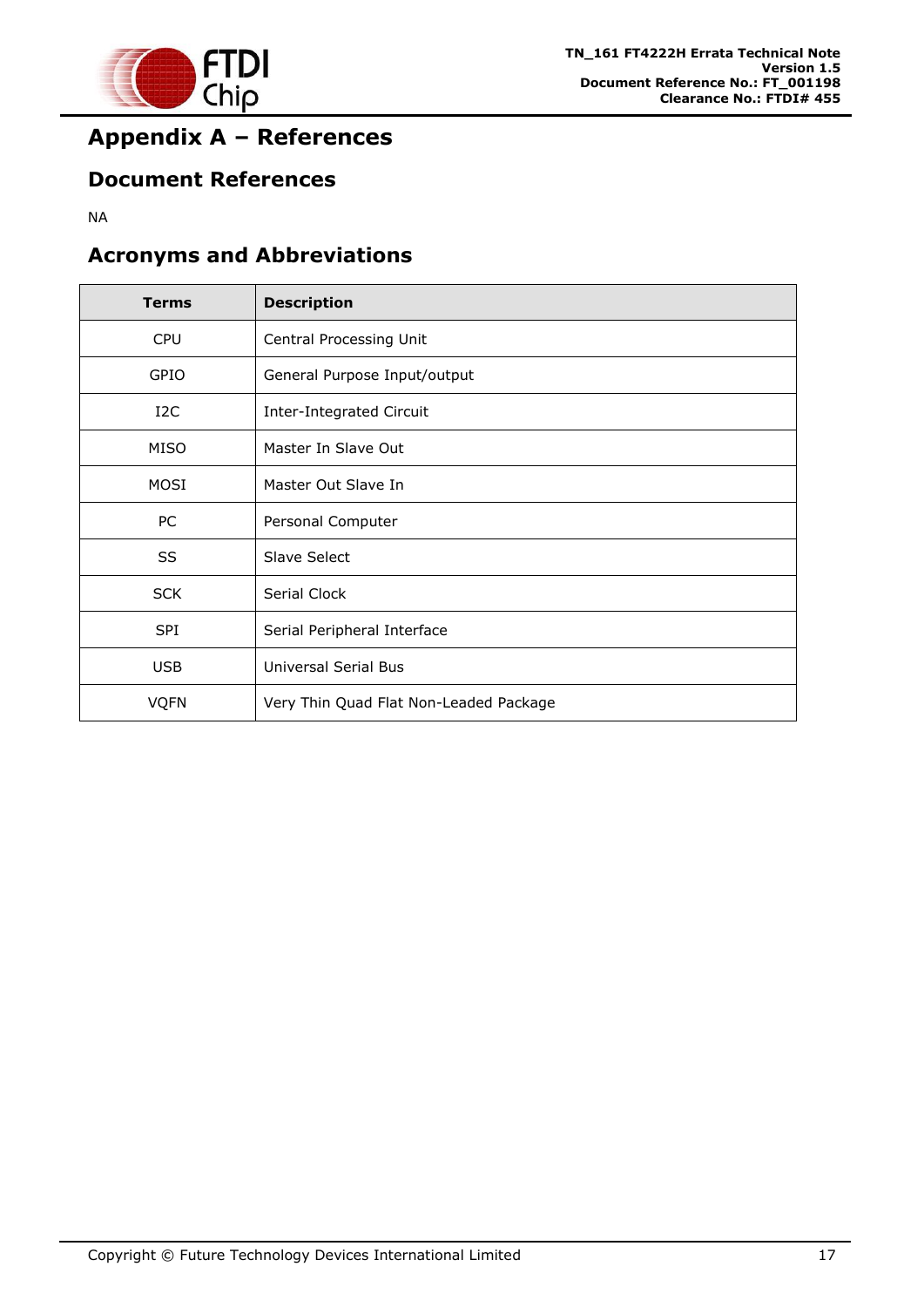

## <span id="page-18-0"></span>Appendix B - List of Tables & Figures

## <span id="page-18-1"></span>**List of Tables**

## <span id="page-18-2"></span>**List of Figures**